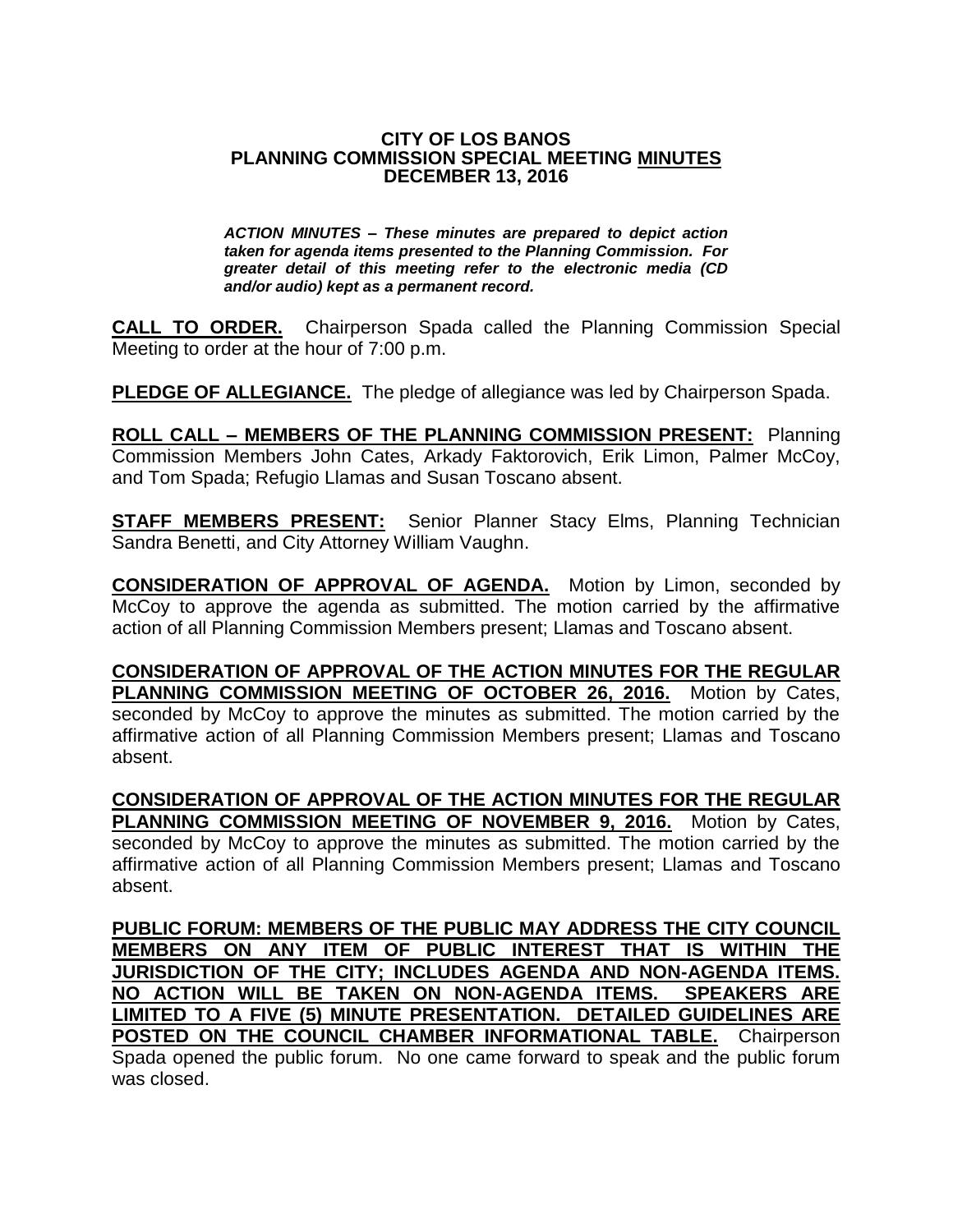**PUBLIC HEARING – TO CONSIDER THE SAN LUIS ESTATES MITIGATED NEGATIVE DECLARATION (SCH #2016101002) AND ASSOCIATED VESTING TENTATIVE TRACT MAP #2015-03 FOR THE SUBDIVISION OF APPROXIMATELY 5.5 ACRES INTO 25 SINGLE-FAMILY RESIDENTIAL LOTS RANGING FROM 6,000 SQUARE FEET TO 9,519 SQUARE FEET LOCATED ON THE SOUTH SIDE OF SAN LUIS STREET BETWEEN JEFFREY ROAD AND MILLER LANE, MORE SPECIFICALLY IDENTIFIED AS ASSESSOR'S PARCEL NUMBER: 428-121-012 (CONTINUED FROM NOVEMBER 9, 2016).** Senior Planner Elms noted the applicant had requested to continue the item once again to work out a real estate negotiation and asked the Planning Commission to continue the public hearing to January 25, 2017 at 7:00 p.m.

Chairperson Spada opened the public hearing. No one came forward to speak and the public hearing was continued.

Motion by McCoy, seconded by Cates to continue Public Hearing – to Consider the San Luis Estates Mitigated Negative Declaration (SCH #2016101002) and Associated Vesting Tentative Tract Map #2015-03 for the Subdivision of Approximately 5.5 Acres into 25 Single-Family Residential Lots Ranging from 6,000 Square Feet to 9,519 Square Feet Located on the South Side of San Luis Street Between Jeffrey Road and Miller Lane, More Specifically Identified as Assessor's Parcel Number: 428-121-012 (Continued from November 9, 2016) to January 25, 2017. The motion carried by the affirmative action of all Planning Commission Members present; Llamas and Toscano absent.

**PUBLIC HEARING – TO CONSIDER A CEQA CATEGORICAL EXEMPTION AND A CONDITIONAL USE PERMIT TO ALLOW THE USE OF A TYPE 47 ALCOHOL LICENSE FOR THE ON-SALE OF GENERAL ALCOHOL IN CONJUNCTION WITH AN EATING PLACE FOR TACOS CAMPESINOS LOCATED AT 651 I STREET, MORE SPECIFICALLY DESCRIBED AS ASSESSOR'S PARCEL NUMBER: 025-231-**

**007.** Senior Planner Elms presented the staff report, which included a PowerPoint presentation.

There was discussion among Commissioners and staff regarding residential habitation in the second story units, how City Council and Planning Commission can revisit the conditions in the event that staff receives complaints, and how the noise ordinance would apply.

Chairperson Spada spoke of how mixed use has become more common, balance of having residential and commercial uses together so how fair can we be, and the need to be careful with folks that live above commercial uses, and the need for balance.

Chairperson Spada opened the public hearing. No one came forward to speak and the public hearing was closed.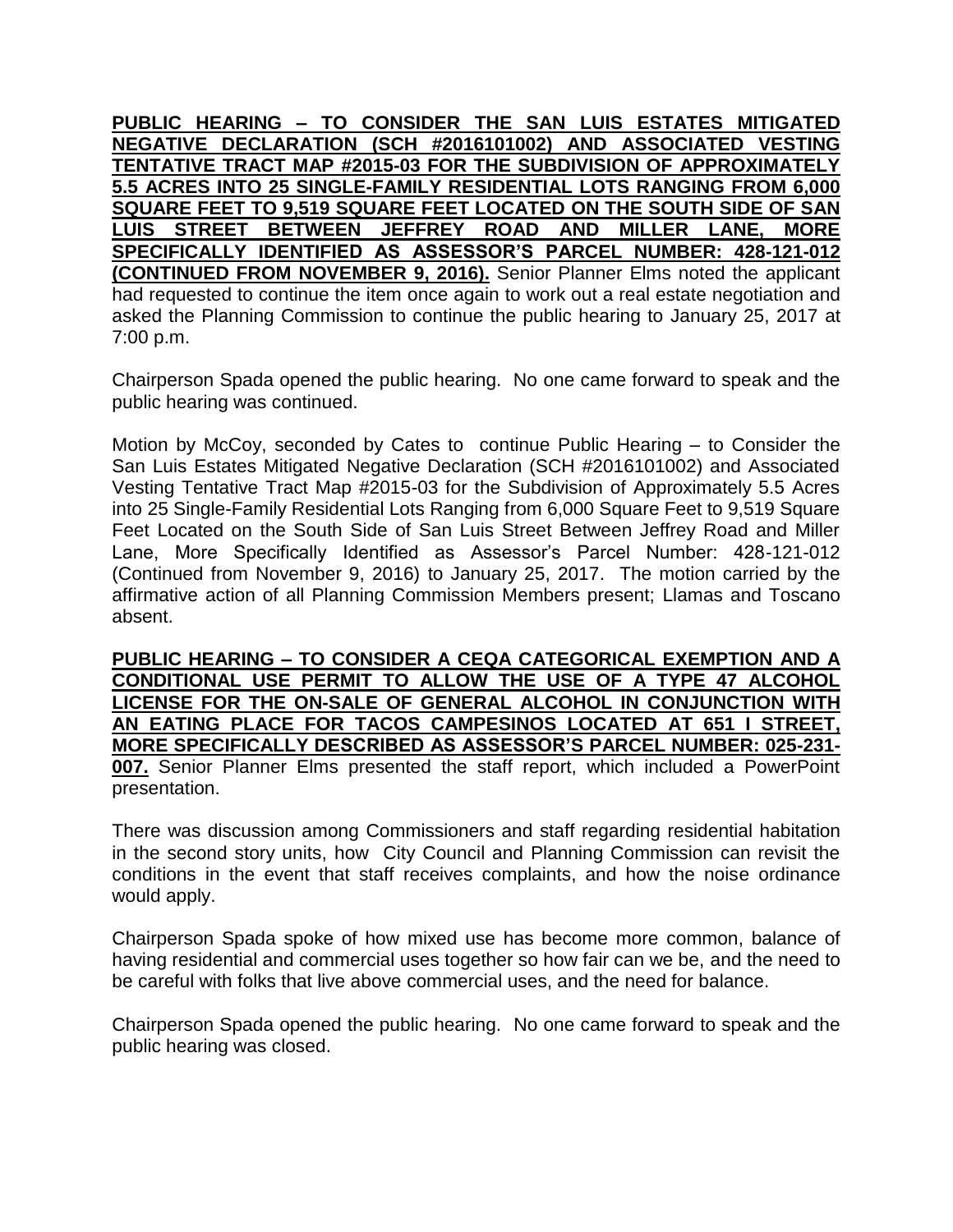Commissioner McCoy inquired about who would make the determination that exterior premise has been lit to a certain standard in Conditions of Approval #9.

Senior Planner Elms responded that the Police Department would make that determination and commented that this condition was on their previous permit as well.

Commissioner McCoy inquired if the audio section of Condition of Approval #16 is new.

Senior Planner Elms responded that it's a requirement for convenience stores and since this is general alcohol in the downtown, staff wanted to apply the condition and only require it in the dining area where patrons will be.

Commissioner McCoy stated that he will support a 10:00 p.m. alcohol cutoff time under Condition of Approval #10 but would not support 11:00 a.m. start time, spoke of his concern that Planning Commission shouldn't dictate that and spoke of how he would not be supportive of audio recordings in Condition of Approval #16.

Chairperson Spada stated the he also would not support audio recordings in the restaurant due to patron's privacy and agreed with Commissioner McCoy regarding the hours of serving alcohol.

Commissioner Limon spoke of how audio is somewhat indirect and doesn't think hearing personal conversations is relevant.

Commissioner Cates spoke of being open to extending alcohol serving hours, this being a balancing act, agreed with Commissioner McCoy regarding audio, would like to know specifics of placement of cameras and Police Chief Brizzee's thoughts.

Senior Planner Elms stated that she didn't think it would be a deal breaker for the Police Chief.

Commissioner Faktorovich spoke of his concern for audio recordings invading privacy of patrons and asked legal counsel about the legality.

City Attorney Vaughn stated that this is the first time he had seen this, how there are some expectations of privacy, and how this condition can be of concern.

Commissioner Faktorovich spoke of his concern about noise issue for the residential units above the restaurant, how they shouldn't restrict selling the alcohol an hour earlier, how it is not customary to consume alcohol in the morning, and how the owners have a right to serve alcohol whenever they are open.

Motion by Faktorovich, seconded by McCoy to adopt Planning Commission Resolution No. 2016-54 – Recommending Approval of Conditional Use Permit #2016-19 to the Los Banos City Council for the Use of a Type 47 Alcohol License for the On-sale of General Alcohol in Conjunction with an Eating Place for Tacos Campesinos Located at 651 I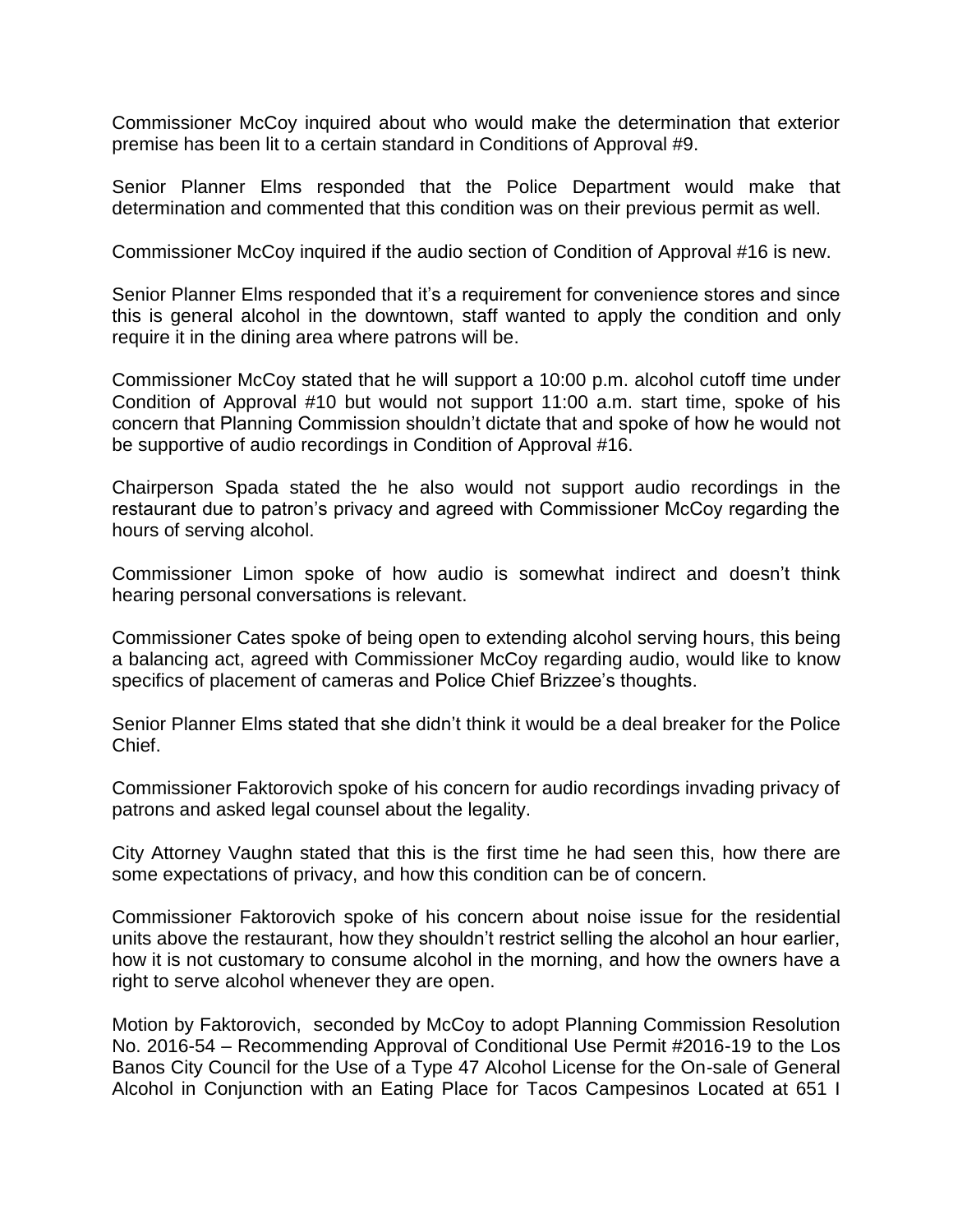Street with the amendment of Condition of Approval #10 to modify the serving of alcohol commencement time from 11: 00 a.m. to 7:00 a.m. and amendment of Condition of Approval #16 to remove the audio recording requirement. The motion carried by the affirmative action of all Planning Commission Members present; Llamas and Toscano absent.

City Attorney Vaughn stated that he thinks Police Chief Brizzee's intent was to record audio near the cash register in case of robbery and not to record patron's conversations.

Senior Planner Elms stated that the condition was taken from Mr. Windecker's Conditional Use Permit for Chevron, how it covered what he needed, and how Police Chief Brizzee was in concurrence with conditions.

## **DESIGN REVIEW STUDY SESSION – THE DEVELOPMENT OF A 57 UNIT SUBDIVISION AT THE NORTHEAST CORNER OF WILLMOTT AVENUE AND NORTH STREET FOR STONEFIELD HOMES HARVEST GROVE.** Senior Planner Elms presented the staff report, which included a PowerPoint presentation, noting that applicant's representative was present to answer any questions.

Chairperson Spada inquired if there was a two story to two story requirement.

Senior Planner Elms responded that this was not required on the tentative map.

Dana Howell, Stonefield Homes, was present on behalf of the applicant.

Chairperson Spada spoke of there being a good variety of elevations and plans, how the price points will be very attractive, and inquired about the fencing around the subdivision.

Mr. Howell responded that there will be a six foot tall cedar wood standard fence.

Senior Planner Elms asked if the Commission could break for a few minutes so she could meet with legal counsel.

Chairperson Spada called five-minute break at 8:02 p.m.

The Commission returned to the dais and resumed the meeting at 8:14 p.m.

Senior Planner Elms stated that staff is looking for a motion, how there is a Condition of Approval, not attached to a site plan, the review of architecture in Condition of Approval #66, adding the wording in the motion to approve without modifications the architectural renderings as submitted within the Stonefield Homes Silver Series at Harvest Grove binder and color renderings and any modifications will require Planning Commission approval.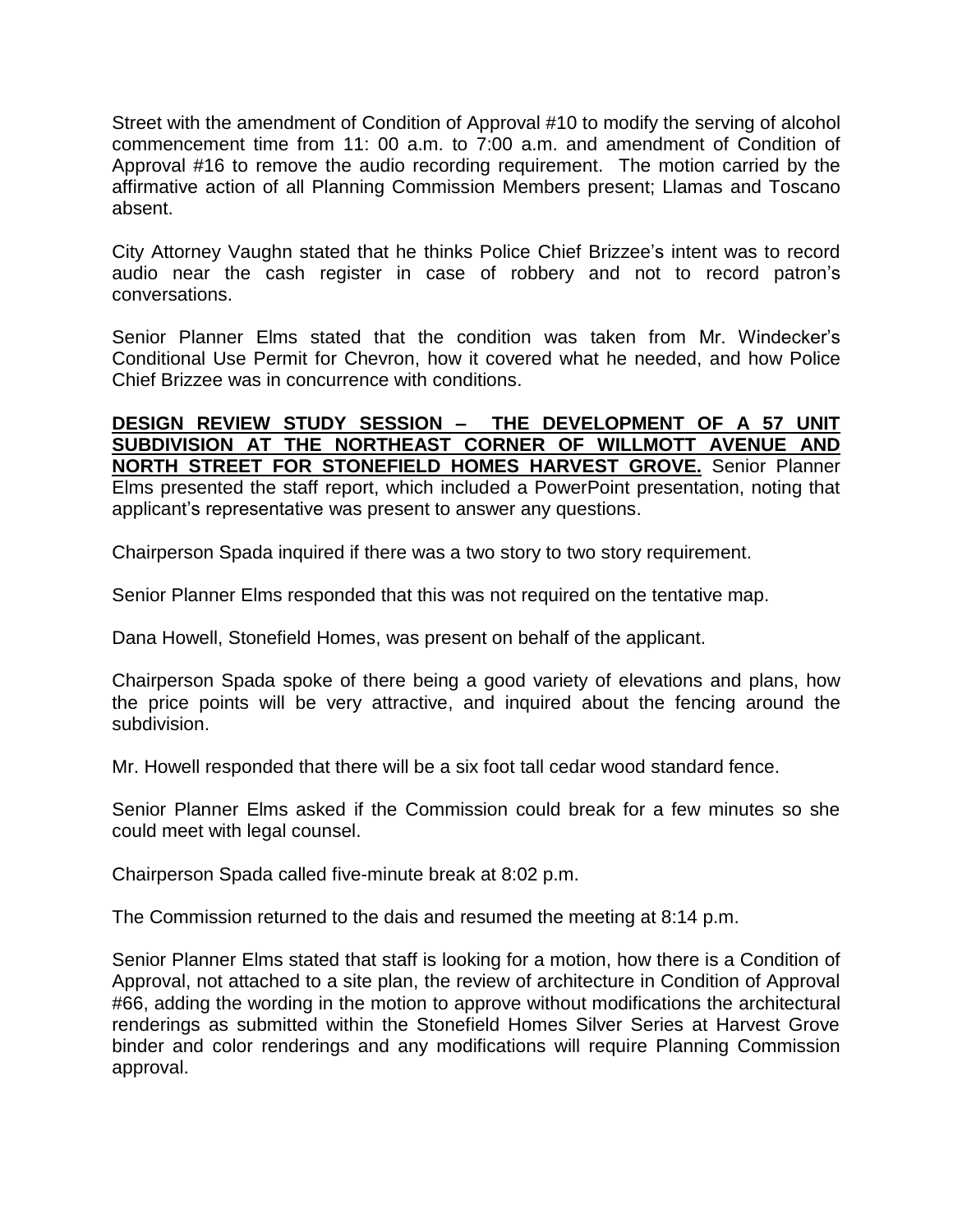Motion by Cates, seconded by McCoy to approve without modifications the architectural renderings as submitted within the Stonefield Homes Silver Series at Harvest Grove binder and color renderings and any modifications will require Planning Commission approval. The motion carried by the affirmative action of all Planning Commission Members present; Llamas and Toscano absent.

**DESIGN REVIEW STUDY SESSION – THE CONSTRUCTION OF A NEW 2,450 SQUARE FOOT AUTOMOTIVE REPAIR BUILDING ON 0.22 ACRES LOCATED ON ROMERO STREET, APPROXIMATELY 140 FEET WEST OF MERCEY SPRINGS ROAD IN THE HIGHWAY COMMERCIAL ZONING DISTRICT.** Senior Planner Elms presented the staff report, which included a PowerPoint presentation, noting that applicant was present to answer any questions.

Tom Hunt, owner, was present.

Tom O'Keefe, general contractor for the applicant, was present.

There was discussion among Commissioners, staff, and the applicant regarding architecture including the incorporation of more than just stone veneer, finding a balance in this area, perhaps stone veneer strip around the building, addition of wainscoting, the addition of an awning over the man door or a trellis, a deeper tone and color scheme to be closer to Premier Cinemas, and material samples.

There was discussion among Commissioners, staff, and the applicant regarding landscaping including how staff will require a maintenance plan on file with Public Works who will be doing annual inspections to ensure compliance.

There was discussion among Commissioners, staff, and the applicant regarding lighting including the need for something more than just an industrial lighting set up and the need for something more architecturally pleasing.

City Attorney Vaughn suggested that the Commission perhaps take another look at the design review ordinance to brush up on their charge and commended the commission for their work.

Mr. O'Keefe commended Senior Planner Elms who has been great to work with.

Initial feedback provided to applicant; no action taken.

**COMMUNITY & ECONOMIC DEVELOPMENT DEPARTMENT REPORT.** Senior Planner Elms thanked everyone to come out on a Tuesday evening to accommodate my vacation plans, thanked Commissioner Cates for coming to sign our call for special meeting, how there won't be any meetings on December  $14<sup>th</sup>$  or December 28<sup>th</sup>, how the regular meeting schedule will resume on January 11<sup>th</sup>, wished all a Merry Christmas and a happy new year, thanked Commissioners Faktorovich and Spada for their work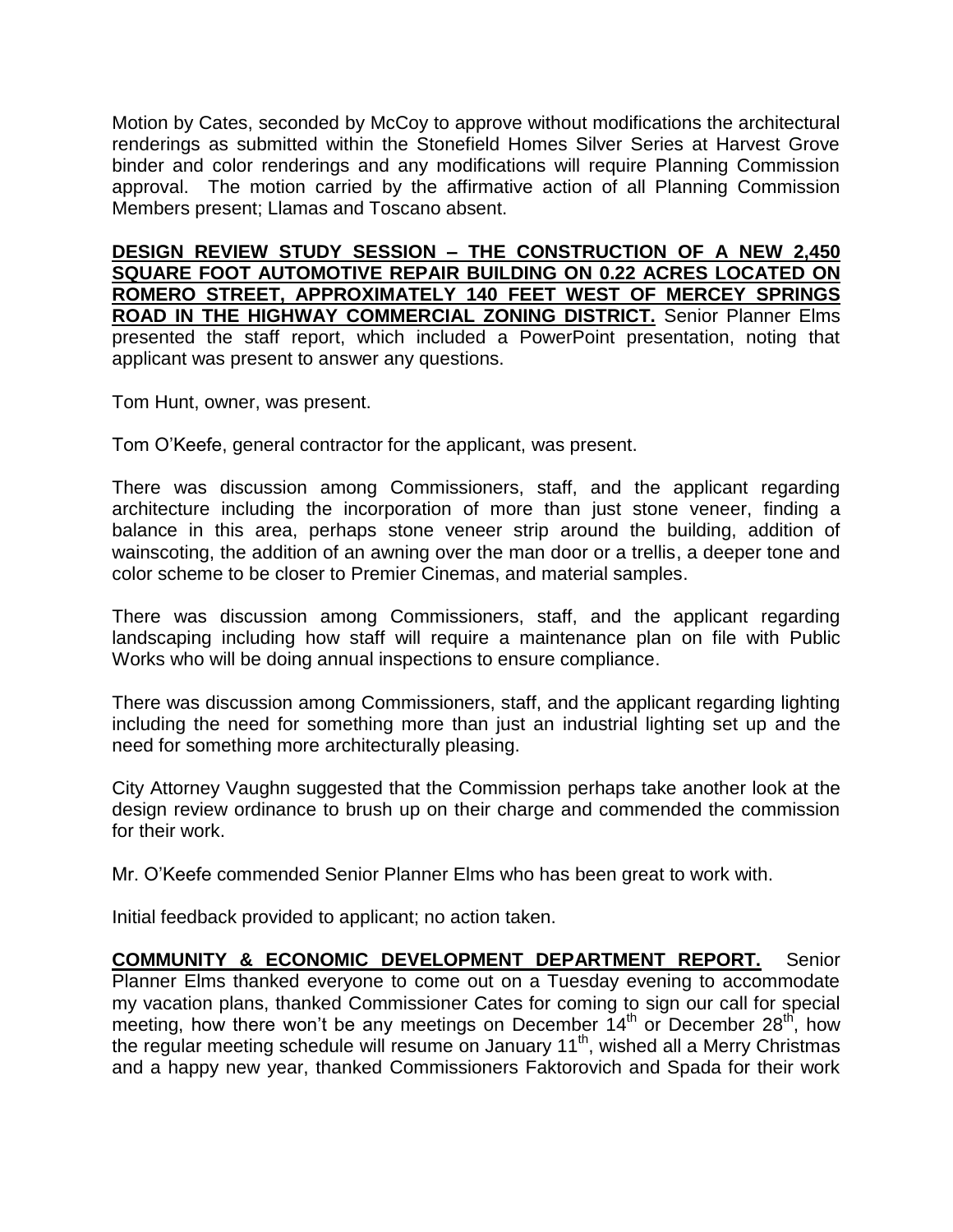as outgoing Commissioners, and thanked the Commission for their hard work and partnership.

Commissioner McCoy inquired about the metal storage building on Westside of town being for sale.

Senior Planner Elms stated that they haven't indicated that they are stopping.

Commissioner McCoy inquired why the mattress store has lease sign.

Senior Planner Elms clarified that it was Sleep Train which was sold to Mattress Firm.

Commissioner McCoy inquired about the property west of Espana's by Quizno's.

Senior Planner Elms stated that they are still moving forward and obtaining new traffic analysis per Caltrans comments.

## **PLANNING COMMISSION MEMBER REPORTS.**

**CATES:** Spoke of it being tough to lose Commissioners Spada and Faktorovich, how he has learned a lot, it's very beneficial to have people with their experience on the commission, how it has been a pleasure working with them, thanked staff for their work, and wished all a Merry Christmas and happy new year.

**FAKTOROVICH:** Wished all a merry Christmas and happy new year, spoke of having fun during the last six years on this commission, and thanked staff and legal counsel.

City Attorney Vaughn spoke of his appreciation for Commissioner Faktorovich and his comments over the years.

**LIMON:** Spoke of how great it has been to work with Commissioners Spada and Faktorovich and wished them the best.

**LLAMAS:** Absent.

**McCOY:** Spoke of appreciation of Commissioners Spada and Faktorovich and wished all a Merry Christmas.

Commissioner McCoy inquired about Commissioners' duties to vote as precincts have voted.

City Attorney Vaughn encouraged Commissioners to use their own independent judgment, how considering constituency is just one of the factors, and how they are in a legislative role and not bound by electoral vote.

Commissioner McCoy spoke of the disconnect and lack of interaction with City Council.